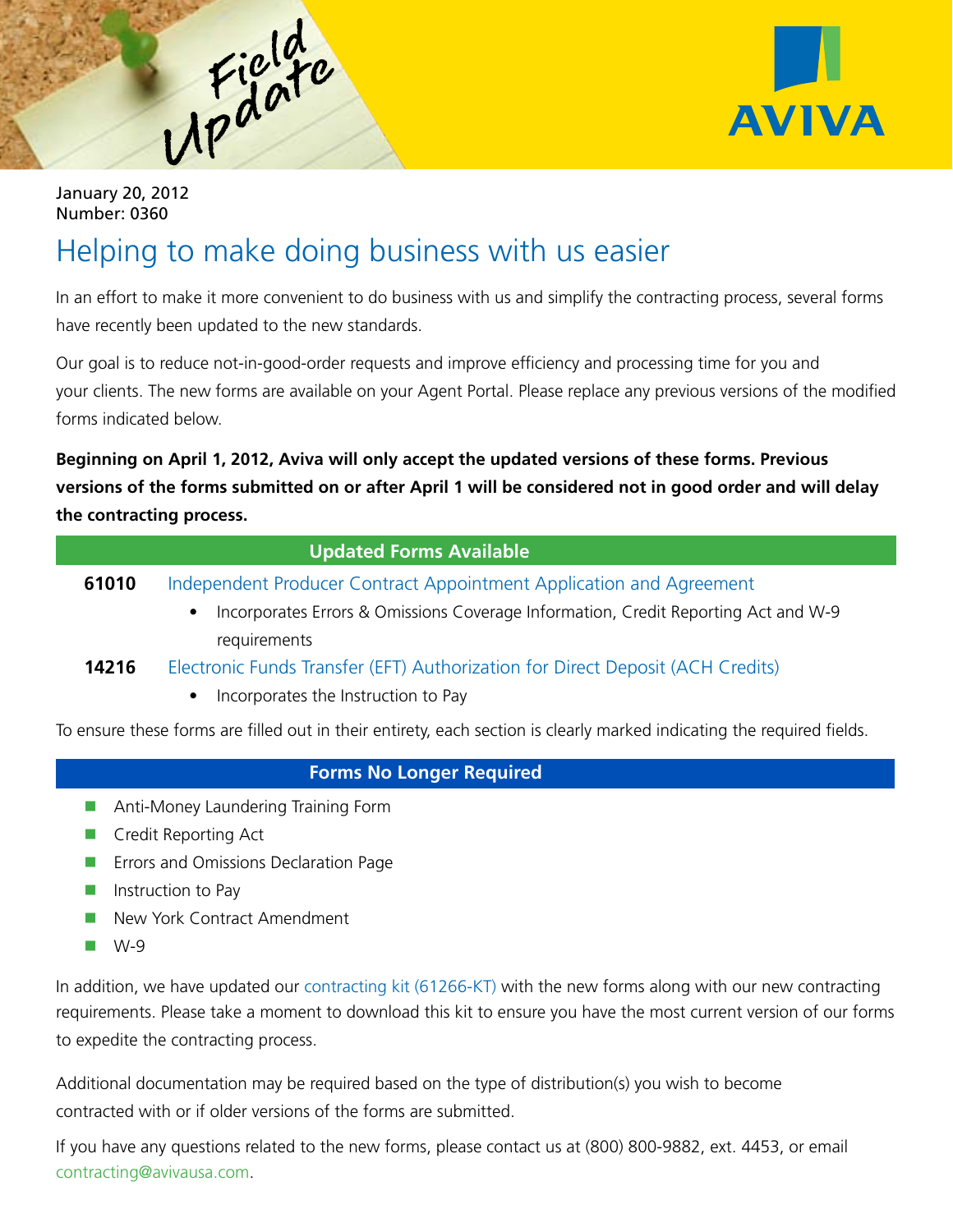# <span id="page-1-0"></span>Producer Contracting Instructions **With an Instruction** www.avivausa.com



**Aviva Life and Annuity Company** 7700 Mills Civic Parkway, West Des Moines, IA 50266-3862 Mailing Address: P.O. Box 1555, Des Moines, IA 50306-1555 Licensing and Contracting – Tel: 800 800 9882 Fax: 800 531 0038 **Aviva Life and Annuity Company of New York** Home Office: Melville, NY Tel: 800 252 4467

Thank you for your interest in Aviva Life and Annuity Company. Please make sure the following forms have been completed before submitting to your recruiter. Remember that the contracting process is not complete until all paperwork has been received and approved.

#### **REQUIRED DOCUMENTS**

| Independent Producer Contract Appointment Application and Agreement (form 61010) |  |  |  |  |
|----------------------------------------------------------------------------------|--|--|--|--|

Signed Independent Producer Contract (form 16142)

|  |  |  |  |  |  |  | $\Box$ If signing on behalf of a corporation or partnership, include title. |
|--|--|--|--|--|--|--|-----------------------------------------------------------------------------|
|--|--|--|--|--|--|--|-----------------------------------------------------------------------------|

- Include copy(s) of current license(s), individual and corporate
- **L** Anti-Money Laundering Training Certification\* \* Required for all vendors other than LIMRA.
- State Specific Training Requirements (if applicable)
- $\Box$  Contract Transmittal Form (to be completed by Recruiter)

#### **OPTIONAL DOCUMENTS**

o Electronic Funds Transfer (EFT), Authorization for Direct Deposit (ACH Credits) (form 14216)

 $\Box$  Assignment of Commissions (if applicable) (Form 15836) If commissions are being paid to a corporation, a corporate W-9 must be attached.

 $\Box$  Designation of Beneficiaries for Commissions (form 14426)

#### **Additional documentation may be required based on the type of distribution(s) you wish to become contracted with.**

**Return all paperwork to your recruiter. Your recruiter will then forward your paperwork to Aviva Life and Annuity Company for contracting.** 

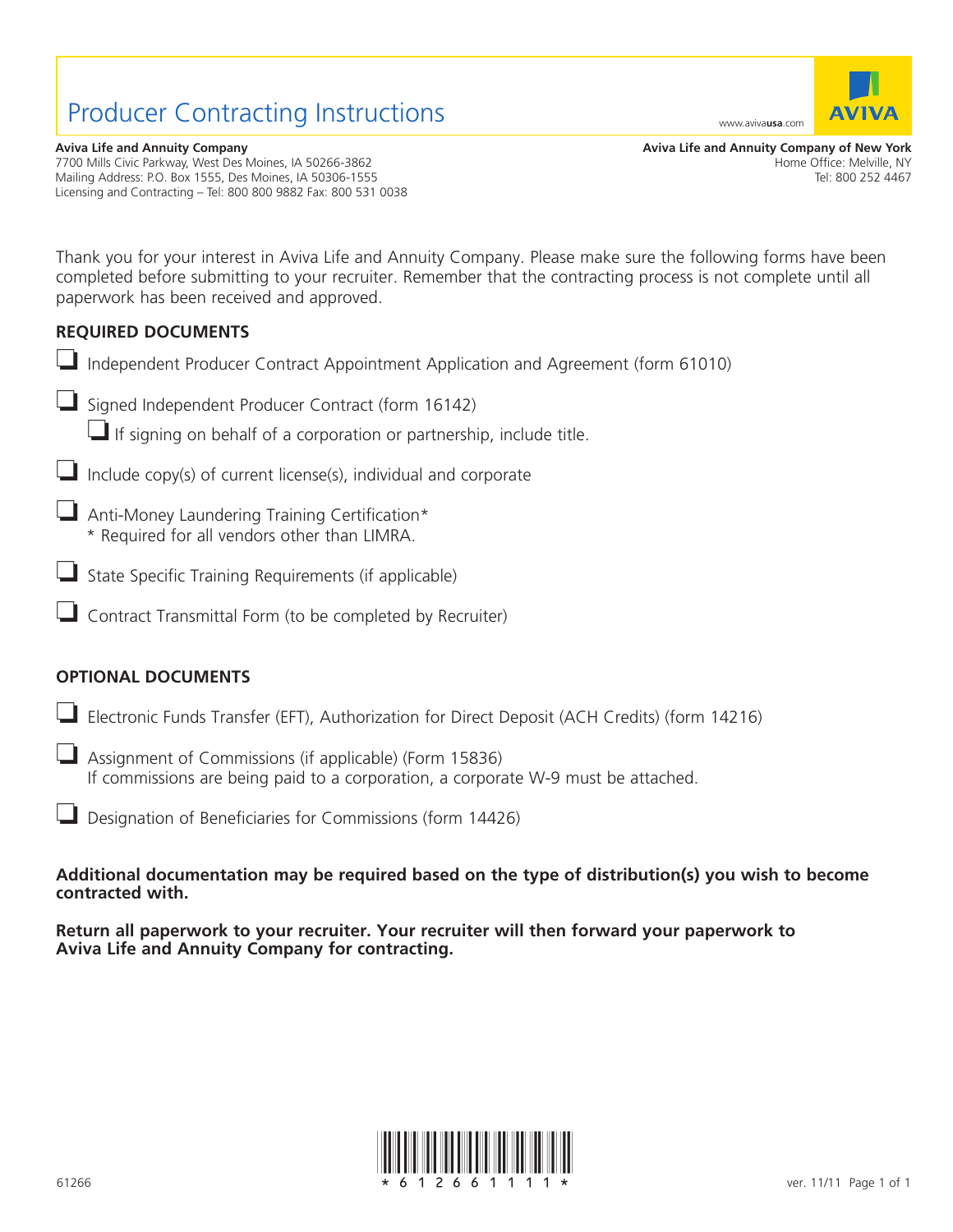## <span id="page-2-0"></span>Independent Producer Contract Appointment Application and Agreement **Application** and Agreement

Home Office: Melville, NY Tel: 800 252 4467

**Aviva Life and Annuity Company of New York**

#### **Aviva Life and Annuity Company**

7700 Mills Civic Parkway West Des Moines, IA 50266-3862 Life Customer Contact Center – Tel: 800 800 9882 Fax: 800 531 0038 Annuity Customer Contact Center – Tel: 888 266 8489 Fax: 866 709 3922

#### **SECTION 1**

#### **Check all Aviva company(ies) with which you wish to apply for an Independent Producer Contract:**

Aviva Life and Annuity Company  $\Box$  Aviva Life and Annuity Company of New York:

General Agent **Associate General Agent** Agent

#### **SECTION 2 - new business**

|  | New business pending or submitting new business with this appointment application. |  |  |
|--|------------------------------------------------------------------------------------|--|--|
|  |                                                                                    |  |  |

| Owner's Name | State of Sale | Date of Application |  |
|--------------|---------------|---------------------|--|
|              |               |                     |  |

#### **SECTION 3 - APPLICANT INFORMATION** (NOTE: \* = Required field)

| * Last Name                                    |                                     | * First Name                 |                                   |                  | Middle Init. |
|------------------------------------------------|-------------------------------------|------------------------------|-----------------------------------|------------------|--------------|
| Former Names                                   |                                     |                              |                                   | * Gender<br>Male | Female       |
| * Social Security Number                       |                                     |                              |                                   | * Date of Birth  |              |
|                                                | <u> - 1999 - 1999 - 1999 - 1999</u> |                              |                                   | $\sqrt{2}$       | $\sqrt{2}$   |
| * Home Address                                 |                                     | $\vert * \mathsf{City}\vert$ |                                   |                  |              |
| * County                                       |                                     | * State                      |                                   | * Zip Code       |              |
| * Mailing Address (required if P.O. Box above) |                                     |                              |                                   |                  |              |
| Residence Phone                                | * Business Phone                    |                              | $*$ Fax                           |                  |              |
| * E-mail Address                               |                                     |                              | * National Producer Number (NPN#) |                  |              |

#### **SECTION 4 - errors & omissions coverage** (Required for Appointment)

| (Errors & Ommissions certificate not required if this section is completed.)          |                     |                 |  |  |
|---------------------------------------------------------------------------------------|---------------------|-----------------|--|--|
|                                                                                       |                     |                 |  |  |
| If yes, what type of policy are you covered under? $\Box$ Individual $\Box$ Corporate |                     |                 |  |  |
| Provide E&O coverage carrier (required)                                               | Policy # (required) | Expiration Date |  |  |

NOTE: You are required to maintain Errors & Omissions (E&O) insurance coverage at all times with policy limits of at least \$1,000,000 per claim/\$1,000,000 annual aggregate, or such other limits as we may require from time to time.

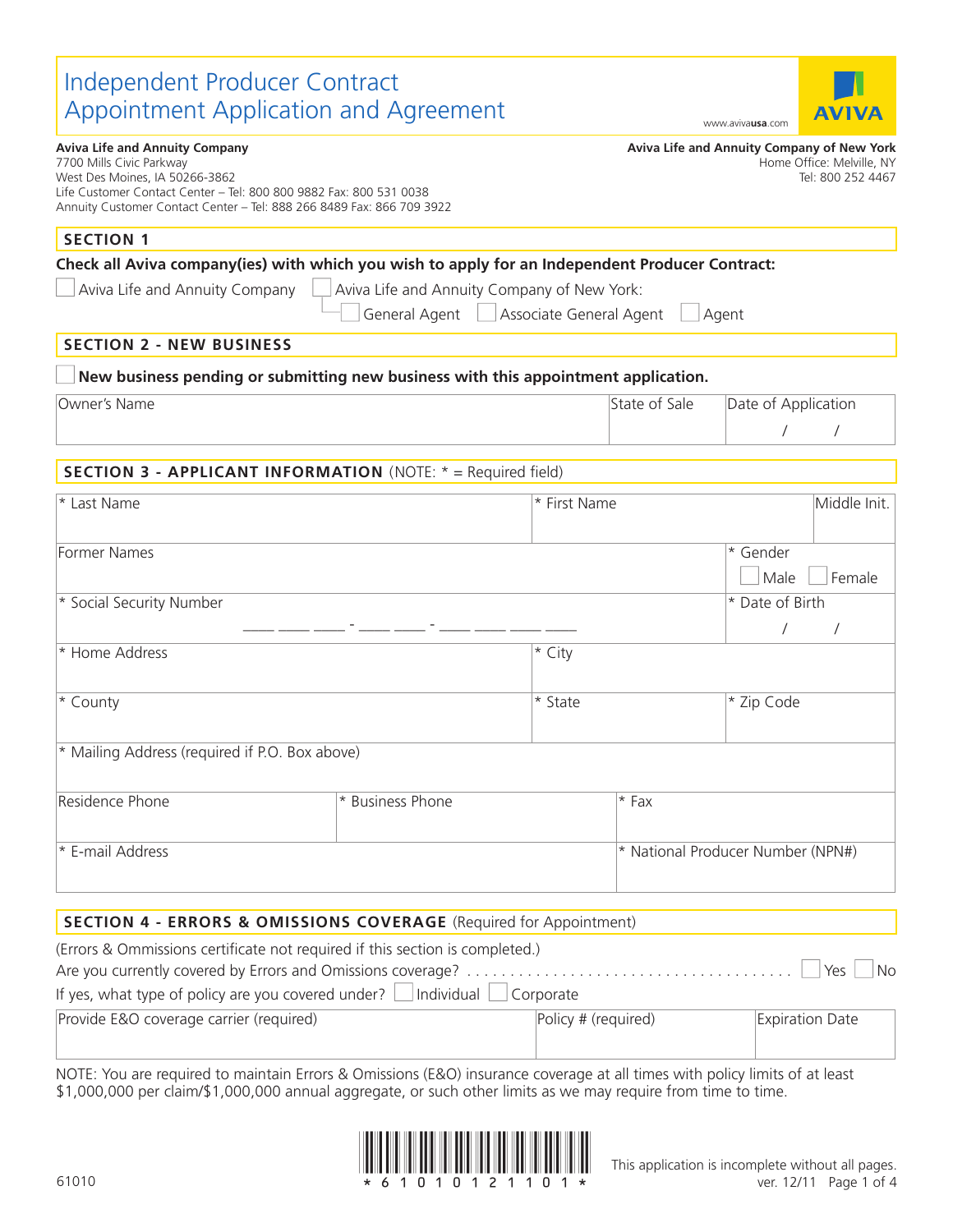|              | Appointment Application and Agreement                                                                                                                                                                                                                                                                                                                                                                                     | www.avivausa.com                           | <b>AVIVA</b>                                   |
|--------------|---------------------------------------------------------------------------------------------------------------------------------------------------------------------------------------------------------------------------------------------------------------------------------------------------------------------------------------------------------------------------------------------------------------------------|--------------------------------------------|------------------------------------------------|
|              | <b>Aviva Life and Annuity Company</b><br>7700 Mills Civic Parkway<br>West Des Moines, IA 50266-3862<br>Life Customer Contact Center - Tel: 800 800 9882 Fax: 800 531 0038<br>Annuity Customer Contact Center - Tel: 888 266 8489 Fax: 866 709 3922                                                                                                                                                                        | Aviva Life and Annuity Company of New York | Home Office: Melville, NY<br>Tel: 800 252 4467 |
|              | <b>SECTION 5 - QUESTIONNAIRE</b>                                                                                                                                                                                                                                                                                                                                                                                          |                                            |                                                |
|              | Respond to all questions for you personally and on behalf of any organization over which you have exercised or<br><b>currently exercise control.</b> (Note: If you answer "Yes" to any question, then you must attach an explanation and related<br>documents - e.g. orders, settlement agreements, Sec. 1033 waiver.)                                                                                                    |                                            |                                                |
|              | a. Have you ever applied for a contract with any of the Aviva companies?                                                                                                                                                                                                                                                                                                                                                  |                                            | Yes<br>No                                      |
|              | If Yes, then list the Aviva companies and agent codes:                                                                                                                                                                                                                                                                                                                                                                    |                                            |                                                |
|              |                                                                                                                                                                                                                                                                                                                                                                                                                           |                                            | Yes<br><b>No</b>                               |
|              | If Yes, who is your broker/dealer:                                                                                                                                                                                                                                                                                                                                                                                        | CRD#                                       |                                                |
|              | c. Have you ever had your insurance license, securities license, or other fiduciary license suspended or revoked,<br>or have you ever had an application for an insurance license denied by an insurance department?<br>(other than for noncompliance with continuing ed. or renewal fee requirements)                                                                                                                    |                                            | Yes<br><b>No</b>                               |
|              | d. Have you ever had a complaint filed, a regulatory inquiry/ investigation, an arbitration, or been sued by an<br>insurance department, NASD, state securities office, attorney general or any other regulatory agency?                                                                                                                                                                                                  |                                            | Yes<br><b>No</b>                               |
|              | e. Has any lawsuit or claim ever been made against you, your surety company, or errors and omissions insurer<br>arising out of your sales or practices, or, have you been refused surety bonding or E&O coverage?                                                                                                                                                                                                         |                                            | Yes<br><b>No</b>                               |
|              | f. Are you presently involved in any litigation or are there unsatisfied judgments or liens (including state or                                                                                                                                                                                                                                                                                                           |                                            | Yes<br><b>No</b>                               |
|              | g. Have you been charged with or pled guilty to, nolo contendere to or been found guilty of any felony or of<br>any misdemeanor, or, are you now under indictment?<br>*If you were convicted of any felony involving dishonesty or a breach of trust, then you must provide us with<br>proof of written consent from the State Insurance Commissioner to work in the insurance business.<br>(See 18 U.S. Code Sec. 1033). |                                            | Yes<br><b>No</b>                               |
|              | h. Does any insurer, insured, or other person claim any commission chargeback or other indebtedness from you                                                                                                                                                                                                                                                                                                              |                                            | Yes<br><b>No</b>                               |
|              | i. Have you ever been discharged from any employment or had an agent contract terminated for reasons other                                                                                                                                                                                                                                                                                                                |                                            | Yes<br><b>No</b>                               |
| $\mathbf{L}$ |                                                                                                                                                                                                                                                                                                                                                                                                                           |                                            | Yes<br><b>No</b>                               |
|              | Proof of completed training course (if other than LIMRA) must be provided.                                                                                                                                                                                                                                                                                                                                                |                                            | Yes<br><b>No</b>                               |
|              | If you approved Ves to only weekings (a) theorigh (i), places oftents on composition and decreasementation for each                                                                                                                                                                                                                                                                                                       |                                            |                                                |

**If you answered Yes to any questions (e) through (j), please attach an explanation and documentation for each. Note: You are required to report any adverse action that may be taken against you in regards to Questions (e) through (j) to the Company's Legal Department within 5 days of such change.**



# Independent Producer Contract

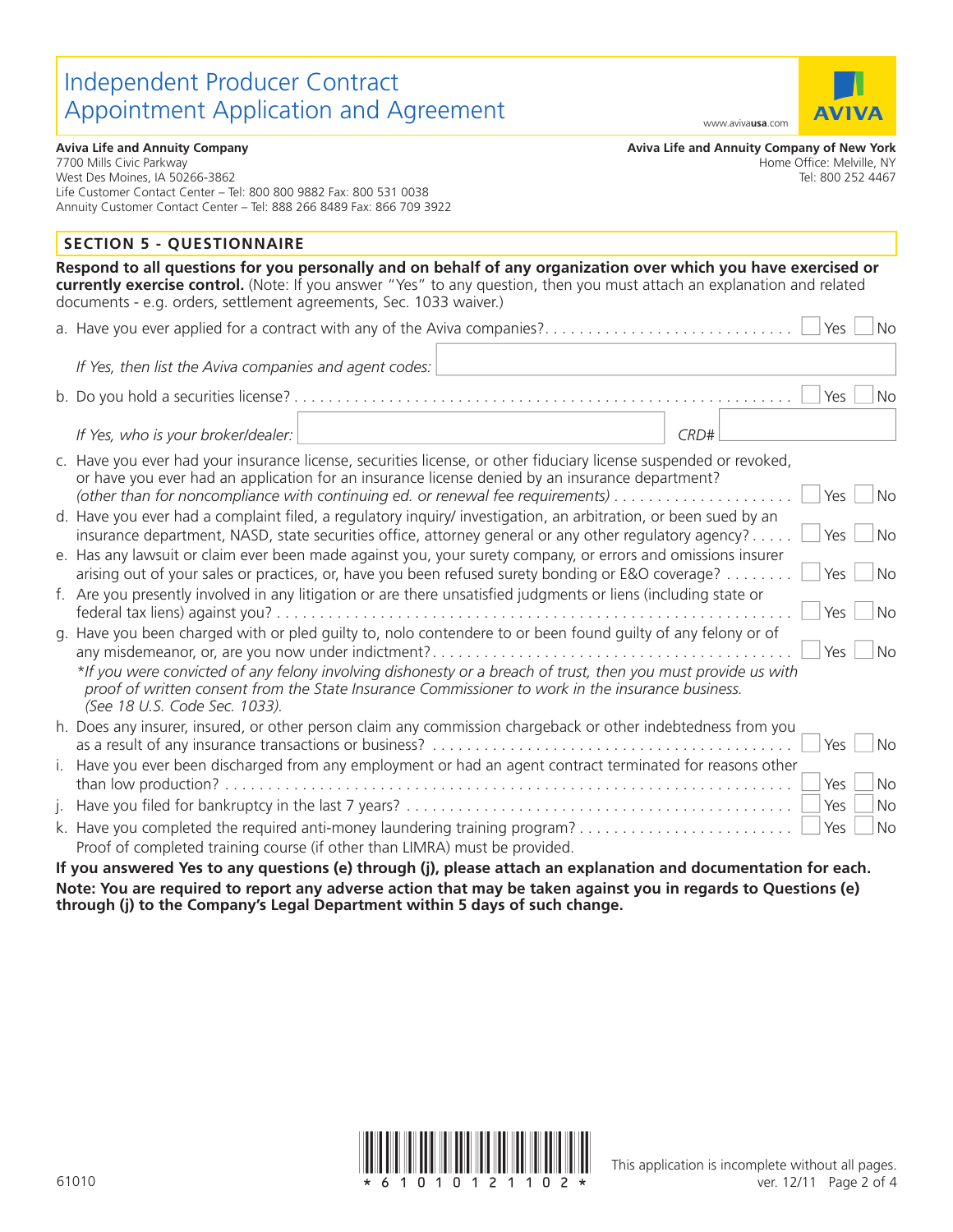## Independent Producer Contract Appointment Application and Agreement **Application** and Agreement

**Aviva Life and Annuity Company**

7700 Mills Civic Parkway West Des Moines, IA 50266-3862 Life Customer Contact Center – Tel: 800 800 9882 Fax: 800 531 0038 Annuity Customer Contact Center – Tel: 888 266 8489 Fax: 866 709 3922

#### **SECTION 6**

**For Aviva Life and Annuity Company of NEW YORK General Agents Only:**

Commissions Paid:  $\vert$  One Check to GA  $\vert$  Separate Checks to GA

#### **Recruiter Information**

| Recruiter Phone | Recruiter Fax | Recruiter # |
|-----------------|---------------|-------------|
|                 |               |             |

#### **Corporation Information**

| Corporation Name           | Tax ID Number |
|----------------------------|---------------|
| Names on Corporate License |               |
| Corporate Address          |               |
|                            |               |

#### **Contact Information:**

| For contracting questions, please contact: |           |  |  |  |
|--------------------------------------------|-----------|--|--|--|
| Name                                       | Phone $#$ |  |  |  |
| Email Address                              |           |  |  |  |

#### **SECTION 7 - DECLARATION AND AUTHORIZATION**

By my signature below, I acknowledge that I have read the attached copy of the Independent Producer Contract and I understand this Application will form and become a part of my Contract. I agree to be bound by all of the terms and conditions of the attached Contract including any schedules, supplements, and amendments. I agree that, if appointed, any misrepresentation of facts herein provided will be grounds for termination of the Contract for cause at the sole discretion of the Aviva companies. I am not appointed to represent the Aviva companies listed above until and unless this Application is accepted by the companies. Upon acceptance of my application, the Contract shall consist of this Application, the Independent Producer Contract attached hereto, and any changes thereto the Aviva companies make from time to time, as posted on the agent website or as Aviva may notify me in writing. I represent and warrant that all information and answers to questions are true and complete.

Under penalties of perjury, I certify that:

- 1. The number shown on this form is my correct taxpayer identification number (or I am waiting for a number to be issued to me), and
- 2. I am not subject to backup withholding because: (a) I am exempt from backup withholding, or (b) I have not been notified by the Internal Revenue Service (IRS) that I am subject to backup withholding as a result of a failure to report all interest or dividends, or (c) the IRS has notified me that I am no longer subject to backup withholding, and

3. I am a U.S. citizen or other U.S. person

Independent Producer Signature **Date of American Structure Control** Date Date of Date Date Date of Date Date of Date Date of Date of Date of Date of Date of Date of Date of Date of Date of Date of Date of Date of Date of D

/ /





Home Office: Melville, NY Tel: 800 252 4467

**Aviva Life and Annuity Company of New York**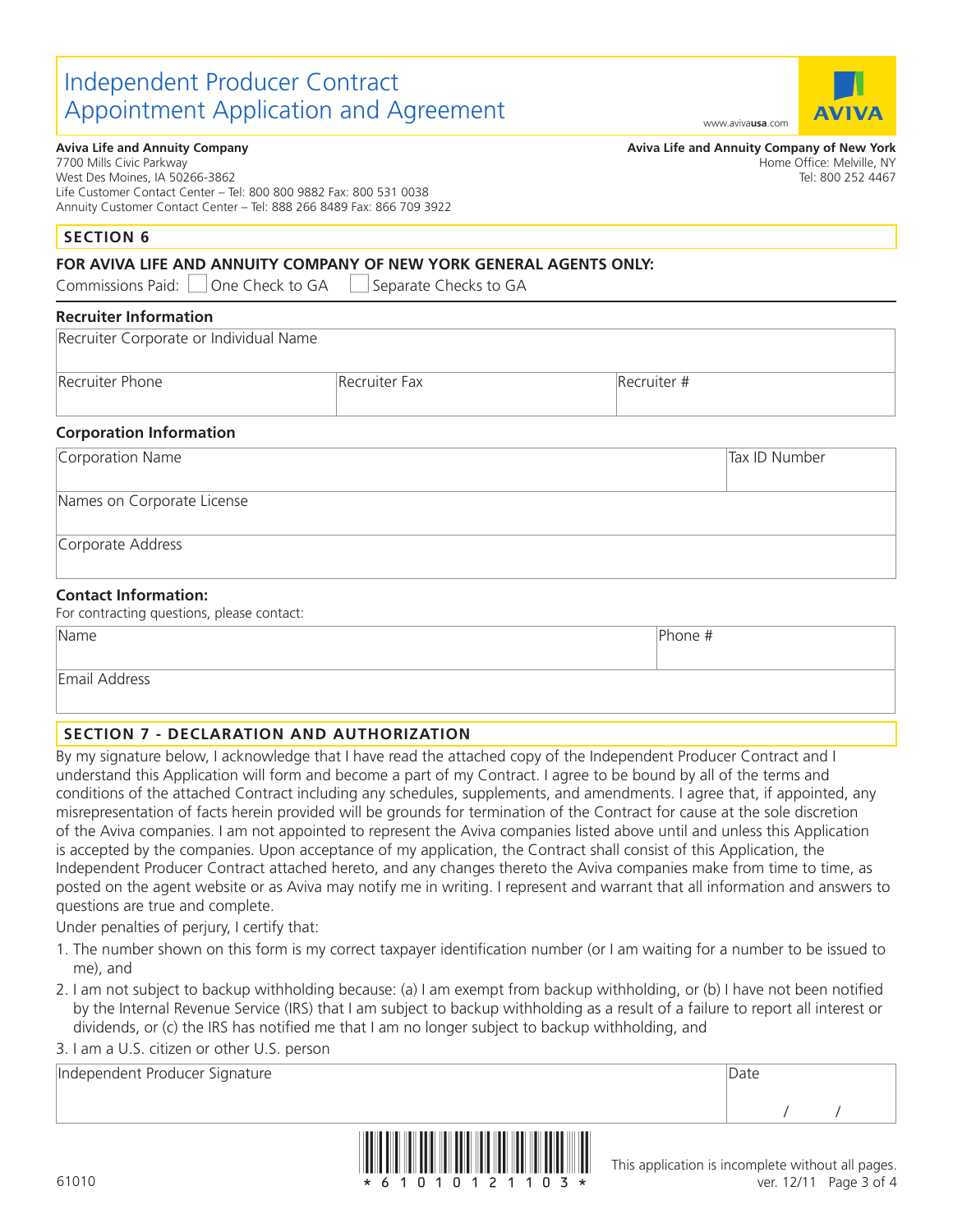## Independent Producer Contract Appointment Application and Agreement **Application** and Agreement

#### **Aviva Life and Annuity Company**

7700 Mills Civic Parkway West Des Moines, IA 50266-3862 Life Customer Contact Center – Tel: 800 800 9882 Fax: 800 531 0038 Annuity Customer Contact Center – Tel: 888 266 8489 Fax: 866 709 3922

#### **SECTION 8 - Consumer Report Authorization**

#### **Authorization and Release for Use of Consumer Reports**

In making this application for a Producer's Contract, I understand that a credit report and consumer investigation may be prepared. I understand that such reports may be prepared whereby information about me is obtained through personal interviews with neighbors, friends, or others with whom I am acquainted. These reports include information as to my character, reputation, personal characteristics, and mode of living. I understand that I have the right to make a written request within a reasonable period of time to receive additional detailed information about the nature and scope of any investigation performed in preparing such reports. I understand that the Company may disclose to upline agent(s) and/or recruiter(s) any reports referred to in this Authorization, including any information obtained in the future on my sales or other activities and including any information relating to any termination of my contract with the Company and I authorize the Company to disclose any such information. The Vector One network will be checked for any reported outstanding producer debt with previous employers. I hereby authorize all of the Aviva insurance companies checked above (the "Company") to procure a credit report and/or consumer investigative report, and release the Company from all liability in connection from procuring and using such reports. This authorization and release, in original or copy, shall be valid for this and any other reports or updates.

#### For California, Minnesota, and Oklahoma Residents Only

Pursuant to the laws and regulations of the states of California, Minnesota, and Oklahoma, you are hereby notified that a consumer credit report will be obtained through:

| <b>Business Information Group</b> |  |  |  |  |  |  |  |  |
|-----------------------------------|--|--|--|--|--|--|--|--|
| <b>PO Box 541</b>                 |  |  |  |  |  |  |  |  |
| Southampton, PA 18966             |  |  |  |  |  |  |  |  |

PO Box 12368 2301 McGee Street, Suite 800

Vector One NAIC

Scottsdale, AZ 85267-2368 Kansas City, MO 64108-2662

in connection with this application. The Vector Insurance Network will be checked for any reported outstanding debt with previous employers. Please indicate below whether or not you wish to receive at no charge to you a copy of these reports.

 $Yes$  No

Aviva Life and Annuity Company

Aviva Life and Annuity Company of New York

I also authorize the above checked Aviva insurance companies to share with any of the Aviva insurance companies with which I may contract now or in the future any credit reports and consumer investigation reports that may be obtained. I also authorize the Aviva insurance companies checked above to continually obtain credit reports and consumer investigation reports in the future without prior approval by me and without notice by the Company for as long as I may be contracted with the Company.

| Signature of Producer                                                          |              | Date |  |
|--------------------------------------------------------------------------------|--------------|------|--|
|                                                                                |              |      |  |
| Social Security Number<br>$\overline{\phantom{a}}$<br>$\overline{\phantom{a}}$ | Printed Name |      |  |



**Aviva Life and Annuity Company of New York** Home Office: Melville, NY Tel: 800 252 4467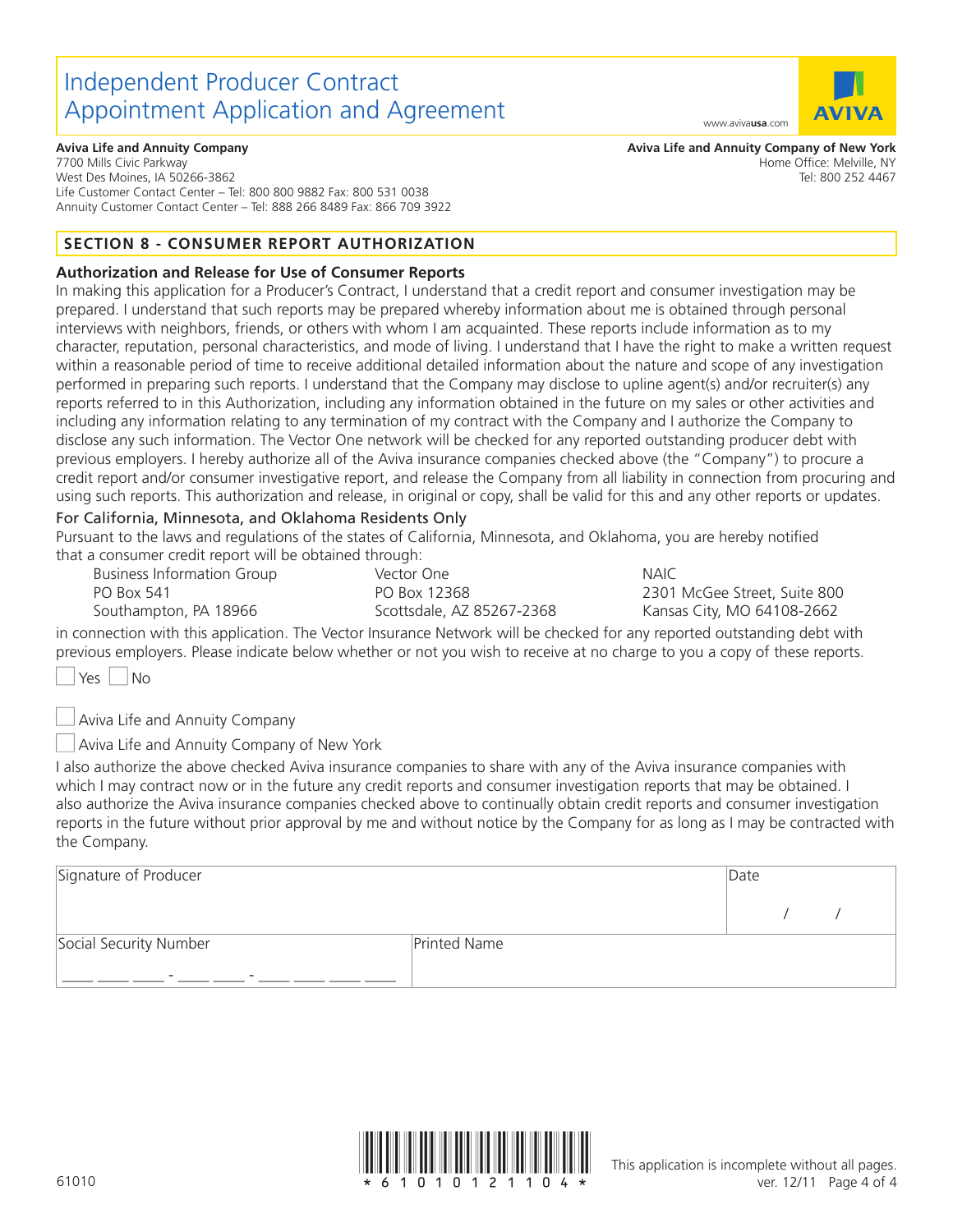

Producer: \_\_\_\_\_\_\_\_\_\_\_\_\_\_\_\_\_\_\_\_\_\_\_\_\_\_\_\_\_\_\_\_\_\_\_\_\_\_\_\_\_\_\_\_\_\_\_\_\_\_\_\_\_\_\_\_\_\_ Contract Date:\_\_\_\_\_\_\_\_\_\_\_\_\_\_\_\_\_\_\_\_\_\_\_\_\_\_\_\_\_\_

This Contract is made between the Aviva Company affiliate(s) listed on your Producer Contract Application for which you applied and its predecessors, successors and/or assigns ("we" and "us") and the person, firm or corporation named above.

#### **1. Appointment**

We hereby appoint you to act as our independent producer, subject to the terms and conditions stated below, to procure applications for the insurance products described in the attached addendums. You are authorized to solicit only those insurance products where the products have been approved for sale by the respective state insurance authority and you have been properly licensed. You agree to comply with all applicable governmental statutes, regulations, rules, regulatory opinions, decisions and other laws in conducting insurance business, and with our rules, policies, guidelines, operating procedures, etc. that we publish from time to time. You agree to make reasonable efforts to determine the insurable needs and/or financial objectives of the customer based upon relevant information obtained from the customer and enter into transactions that assist the customer in meeting their insurable needs and/or financial objectives including, but not limited to, conducting an insurance suitability analysis as may be required by law or Company practice. You may not apply as an owner of any insurance policy on the life of a prospective customer, nor list yourself as beneficiary of any such policy, unless you have a legitimate insurable interest in the life of the proposed insured as determined by appropriate law and by us. You may not make any representations, promises or warrants regarding product benefits or values not specifically stated in the insurance contract. This includes any statements that insurance current contract dividends or interest, or any contract values based on current dividends or interest, are guaranteed. This also includes any statements regarding the future projected values of any insurance product. You agree to notify us upon receipt of any customer complaint you or any of your sub-producers receive concerning you or any of your subproducers, or us or any of our products in accordance with any complaint handling policy, procedure or guideline as we may publish from time to time. You also agree to give your full and complete cooperation in responding to any customer complaint or inquiry and will promptly respond, in writing, if and when we so request. You may not give any legal, investment or tax advice on our behalf unless licensed to do so.

#### **2. Independent Contractor**

You are our independent contractor. Nothing contained in this Contract may be construed to create an employer-employee relationship between you and us. You are free to exercise independent judgment as to the time, place and manner you may perform the acts you are authorized to perform under this contract; but from time to time we may set forth certain rules, policies, guidelines and operating procedures with respect to the conduct of business by which you must abide. You have no authority, express or implied, to act in any manner or by any means for or on behalf of us in any capacity other than that of an independent contractor, and you have no authority to act in any manner except as herein expressly set forth. No authority may be implied from the authority expressly granted herein. All applications for insurance contracts must be acceptable to us in our sole discretion and our right of acceptance or rejection is absolute and unrestricted. For commissions paid on all premiums, you are an independent contractor and are responsible for withholding and reporting any and all taxes, such as federal, FICA, state withholding and any local self-employment taxes on your commissions.

#### **3. Authority over Producers**

You have authority to recruit and recommend to us individuals to be appointed as our producers. No recommendation or application for appointment or contract will be effective until approved by us at our home office. You may designate producers on whose production you are to receive compensation from us, in a form that is acceptable to us. You are responsible for the activities of any such producers on whose production you are entitled to receive and/or have received compensation from us (referred to as "your producers"). You are responsible for providing proper and adequate supervision and training of your producers, and for such producers' compliance with the terms and conditions of their contracts with us and with all applicable governmental statutes, regulations, rules, regulatory opinions, decisions and other laws in conducting insurance business, and with our rules, policies, guidelines, operating procedures, etc. that we publish from time to time. You are responsible for all tax reporting that may be required with respect to your producers, including any withholding and reporting such as federal, FICA, state withholding and any local self-employment taxes.

#### **4. Company's Exclusive Authority**

Only we have the authority to change any of the terms, rates or conditions of our contracts or policies. You, on your own behalf or on behalf of your producers, have no authority personally or on our behalf to make, modify or waive any of the terms

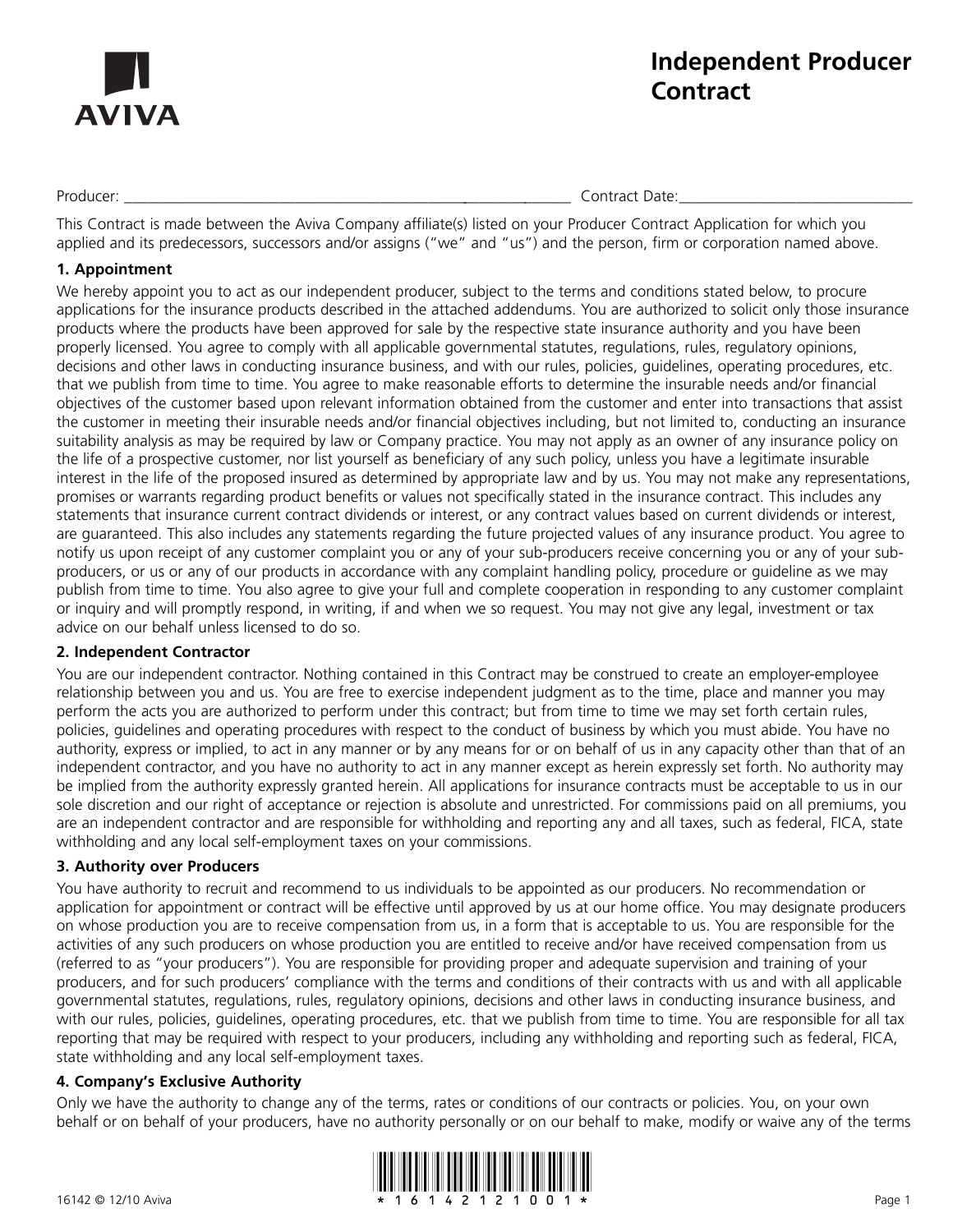or conditions of any insurance contract; to bind us by making any promise or by accepting any representation or information not contained in an application for an insurance contract; or to incur any obligation or liability for which we shall be responsible. We may at our discretion:

- a. Modify or amend any insurance contract;
- b. Set maximum and minimum limits on the amount for which any insurance contract may be issued;
- c. Modify the conditions under which any insurance contract may be sold;
- d. Discontinue or withdraw any insurance contract from your state(s);
- e. Cease doing business in your state(s);
- f. Establish rules governing the commissions to be paid on any insurance contract which has been reinstated, converted or has replaced an existing insurance contract;
- g. Determine the amount of commissions to be paid on insurance contracts not enumerated herein;
- h. Make charges for rejected, undelivered or reissued insurance contracts;
- i. Audit the sales and marketing business practices of you or any of your producers, which may include onsite audits.

#### **5. License**

Subject to rules we may establish from time to time, we may pay license appointment fees required by the state in which you have your principal place of business.

#### **6. Receiving Premiums**

You have the authority to collect the first premium only and shall promptly remit that premium to us. We do not accept premium payments collected in the form of cash, money order, traveler's checks, third-party checks or "blank" (counter) checks. You may not commingle policyowner premiums with your personal funds or with your agency funds, and premium payments may not be remitted from personal or agency accounts (except on policies you personally own or except as specifically otherwise agreed in advance in writing). All monies received by you for or on behalf of us must be made payable to us, and you are not authorized to endorse or cash checks, drafts, money orders or financial instruments made payable to us. With respect to an application for a life insurance contract, if you collect an initial premium payment at the time of application you are to provide a completed Conditional Receipt Agreement to the customer with a copy to us along with the premium payment.

#### **7. Advertising**

You are responsible for knowing all laws, regulations and standards relating to the marketing and sale of insurance contracts in all states where you are licensed and/or conducting business.

Any sales promotion, sales material or other advertising material you use in connection with the solicitation and/or sale of our products must be submitted to us for our prior written approval of each specific item, pursuant to our published Advertising Guidelines.

#### **8. Delivery of Policies**

Insurance contracts must be delivered promptly and those not delivered within our required, published delivery period must be returned to us promptly.

#### **9. Return of Premiums/Chargebacks**

We may reject, decline, cancel, or modify applications for insurance contracts for any reason and at our sole discretion, and we may return the premium or any portion thereof to the customer. You are not be entitled to commissions with respect to any such insurance contract, and any such compensation paid to you will become an indebtedness of yours. Furthermore, you are not entitled to any compensation with respect to any such contracts or applications that are rescinded, declined or cancelled by us for any reason and you will immediately refund to us any such compensation upon our written demand. You will immediately refund to us any such compensation on insurance contracts which are rejected, cancelled, rescinded, not taken, or modified, or on returned premiums. With respect to insurance contracts which are refunded within the "free look" period, we will chargeback to you the entire commission paid on such insurance contract. You will return to us within five (5) days of written demand the applicable portion (or all) of any such commissions due to us with respect to this paragraph.

#### **10. Other Company Policies, Procedures and Guidelines**

You are responsible for reviewing, understanding and complying with all of our policies, procedures and guidelines which we publish from time to time, which are located on our producer extranet website. You acknowledge and agree to review these policies, procedures and guidelines upon confirmation of your appointment with us and to review them periodically throughout the term of your appointment. You will abide by, and will ensure that all of your sub-producers abide by all such policies, procedures and guidelines that we may establish from time to time, including, without limitation, our Premium Finance Guidelines, our Market Conduct and Compliance Practices and the requirements of federal and state law or regulation. You acknowledge and agree that all such policies, procedures and guidelines may be revised or discontinued by us at any time and from time to time, in our sole discretion and without prior notice to you.

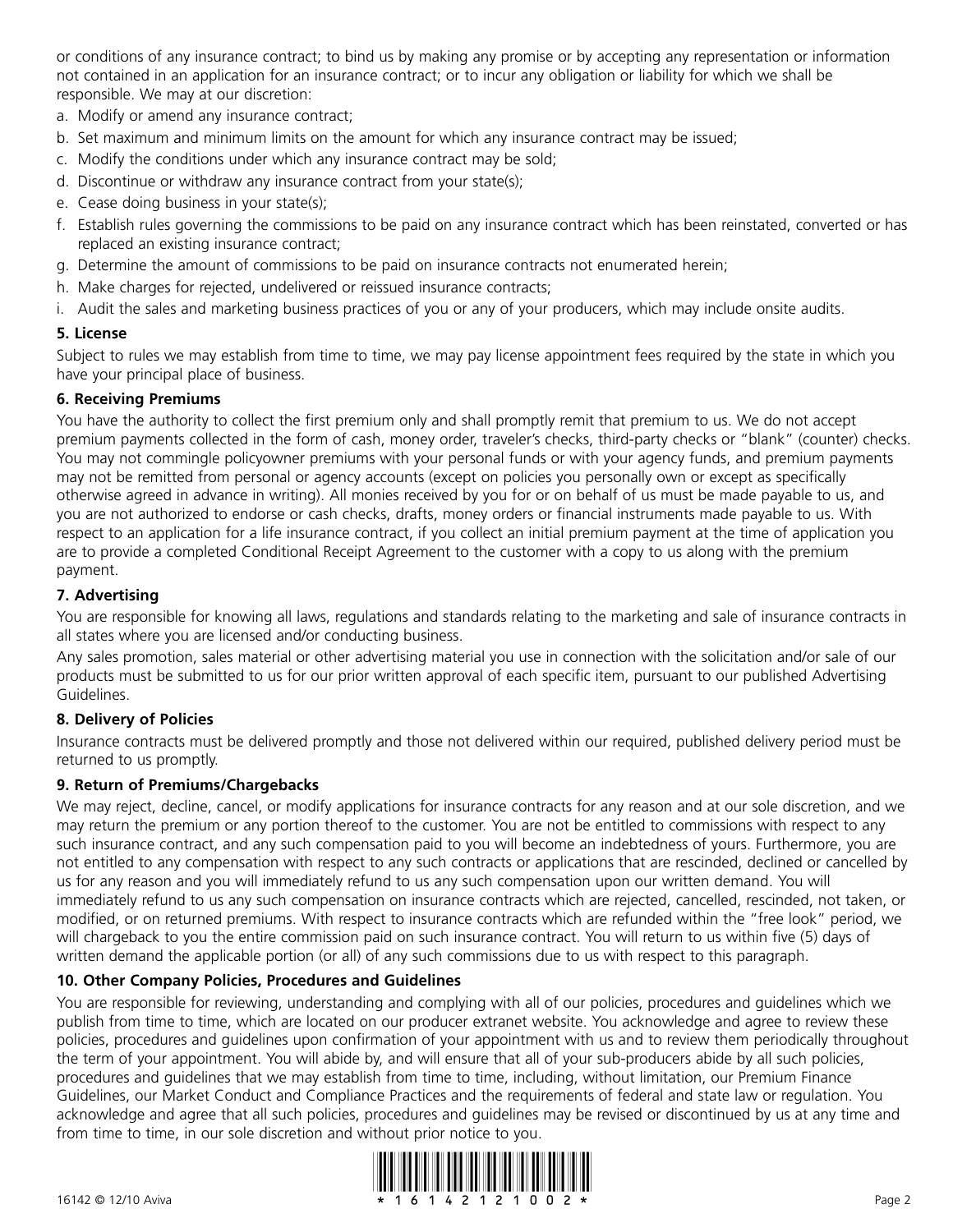You are required to maintain Errors and Omissions (E & O) insurance coverage at all times with policy limits of at least \$1,000,000 per claim/\$1,000,000 annual aggregate, or such other limits as we may require from time to time. You must provide us with satisfactory evidence of such E & O coverage as we may reasonably request from time to time, but at a minimum annually. You must provide us with notification within ten (10) days of any cancellation, change of policy provisions or carrier, or other termination of such E & O coverage. Failure to maintain said E & O coverage may result in your suspension or termination of your contract.

#### **11. Privacy of Customer Information**

We may from time to time provide you with certain non-public personal financial and health information on our customers for the purpose of performing services for us or functions on our behalf. You are expressly prohibited from disclosing or using a customer's non-public personal financial and health information other than to carry out the purposes for which we disclosed the information. Subject to applicable state or federal law provisions, such purposes include the joint marketing and/or marketing services of our products in the ordinary course of our business to carry out the joint marketing and/or marketing services of our products. You will keep all information strictly confidential. You will comply with all federal and state requirements regarding the disclosure of medical information, including but not limited to the provisions of HIPAA. You will maintain adequate privacy systems and safeguards to protect the confidentiality of such customer information, consistent with current law.

#### **12. Contract Non-Assignable**

Any assignment or pledge of your commissions under this Contract must have our prior written consent, and is subject to our prior security interest and right of offset. All other rights under this Contract are personal to you and may not be transferred or assigned by you.

#### **13. Compensation**

Compensation, fees and bonuses, if any, will be paid in accordance with the commission schedule provided to you, as modified from time to time, for production by you or your producers. Amounts payable to you on sales by your producers will be reduced by the amount payable to such producer(s), so that you will receive only the override on such sales. We reserve the right to revise the Commission and/or Service Fee rate levels set forth in the commission schedule at any time and from time to time, at our sole discretion. You must obtain your commission statements and production reports by accessing our producer extranet website. If commissions are payable to you by an upline producer under a "zero comp" or "license only" arrangement, you agree that we have no obligation to pay any compensation directly to you and you agree to indemnify and hold us harmless from all losses and expenses, including attorneys fees, resulting from any claim by you for such compensation, notwithstanding anything contained herein to the contrary.

We may amend from time to time the terms and conditions for payment of Compensation as set forth on any supplement. We will give you written notice of any such amendment. No amendment will reduce the Compensation paid to you on business sold by you or your producers prior to the effective date of the amendment. To the extent you are required by any state or federal law to disclose to a consumer your compensation earned, you will abide by any and all such requirements in a timely manner. You shall not discount or offer to discount premiums and you shall not engage or offer to engage in the direct or indirect rebating of compensation that is paid or payable in connection with the sale or purchase of our insurance products whether or not permitted under applicable state law.

No compensation or other fees will be paid on premiums waived under the provisions of any policy procured by you or any of your sub-producers.

#### **14. Indemnity and Indebtedness/Right of Set-Off**

You agree to indemnify and hold us harmless for any losses, claims, liabilities, lawsuits, costs or expenses we incur (including attorneys' fees and costs) as a result of any acts or omissions by you or your producers. This indemnity and hold harmless will extend to any debt you or your producers incur (including the costs of collection and attorneys fees). You agree to pay any debit balance owed to us when due, and any debit balance(s) of your producers remaining after completion of any debt collection we may undertake.

You grant to us a first priority security interest in all compensation payable to you to the extent of any indebtedness or other obligation you or your producers owe to us, and we will have the right of offset against any such compensation or any other monies paid or owed to you. Any amount not fully paid within thirty (30) days of demand will bear interest at the rate of 6.75% per year, as amended from time to time upon notice to you by us. This right of set-off will also apply to any compensation payable to you after termination of this contract.

#### **15. Termination**

This Contract may be terminated with or without cause by either you or us immediately upon written notice to the last known address of the other party. This Contract is terminated automatically without cause upon your death if it is an individually signed (non-corporate) contract, or if you are a partnership, LLC or corporation, upon any event legally or contractually causing the dissolution of that entity. We may terminate this Contract "for cause" immediately upon written notice to your last known

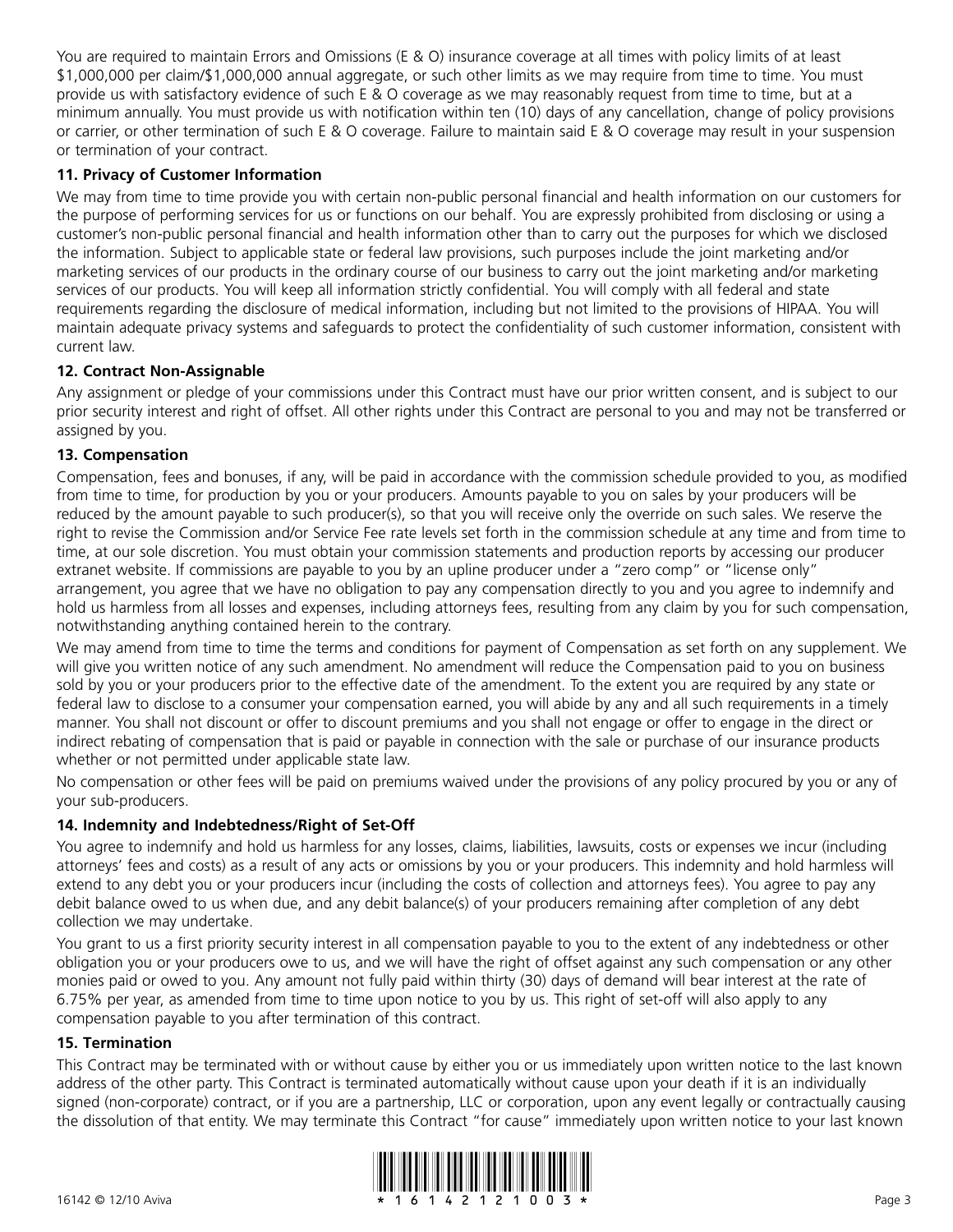address. "For Cause" shall include, but not be limited to, the following:

- a) you withhold, embezzle or misappropriate any money or other property belonging to us, to a policyowner or to an insured;
- b) you subject us to a liability;
- c) you fail to comply with the laws, rules or regulations of any federal, state or other governmental agency or body having jurisdiction over you or us, or with our rules and operating procedures, including without limitation those rules and procedures set forth in our Compliance Guide and our OFAC and AML policies and procedures;
- d) you commit a material breach of this Contract;
- e) you commit any fraud or material misrepresentation of fact including but not limited to misrepresentation of any fact on the Application for Contract;
- f) you fail to pay any indebtedness to us upon demand;
- g) you are, or have ever been, convicted of or plead guilty or nolo contendere ("no contest") to any felony or to any crime involving dishonesty, breach of trust, or violation of any federal law;
- h) you are not a duly licensed insurance agent;
- i) you engage directly or indirectly in rebating of commissions payable or paid in connection with the purchase of insurance contracts; or
- j) you engage in any effort to systematically replace the policies or contracts written with us by you or your producers.

Upon termination for cause, no further compensation will be payable hereunder. Except as otherwise provided, first year and renewal commissions will be fully vested as premiums are applied. Upon termination with or without cause, no further service fee commissions or performance and persistency bonus payments, if any, will be payable, and supplies and all other property and materials, including marketing materials and company business cards, furnished by us will be returned to us within ten (10) days. In addition, any bonus plan and finance plan payments, if any, will cease upon any termination of this contract, unless agreed to otherwise by us in writing.

Following termination with or without cause, we may withhold any compensation or other monies payable to you for a period not to exceed 365 days.

#### **16. Suspension**

We retain the right, with or without prior notice, to place you and/or any of your sub-producers on suspension and/or suspend the processing of any submitted insurance or annuity applications as a result of (i) any suspected or alleged misconduct; (ii) any violation, breach, suspected violation or suspected breach of any provision hereof; or (iii) any complaint issued or disciplinary action taken, by any state or federal insurance agency or department, the National Association of Securities Dealers, or any other governmental or quasi-governmental entity. During the period of suspension, suspended agents may not take any action to solicit or procure applications for our products, directly or through agents, brokers or employees. Furthermore, during the period of suspension, suspended agents will not be entitled to qualify for any reward, incentive or other promotional programs including, but not limited to, conference credits, previously awarded to them or awarded during the period of suspension. The period of suspension will not exceed three (3) months or such longer period as we may deem appropriate for the investigation of such violation or suspected violation. We reserve the right to terminate you or any of your sub-producers at any time during the period of suspension and the duration of the suspension will count towards any requirement that you or your sub-producer receive notice of termination, including the notice requirements set forth in Section 15 above.

#### **17. Arbitration**

You and we agree that any disputes arising out of or relating to this Contract will be arbitrated in accordance with the Rules of the American Arbitration Association and the Federal Arbitration Act. Arbitration may not be initiated unless the party requesting arbitration has given the other party at least 30 days prior written notice of its intent to initiate arbitration and a detailed description of the basis of the dispute. A single arbitrator (or, in any matter in which the amount in controversy exceeds \$100,000, a panel of three arbitrators) shall interpret this Contract in accordance with Iowa law and shall conduct proceedings in accordance with the Federal Rules of Civil Procedure. Any punitive damages awarded by the arbitrator(s) shall not exceed two times compensatory damages awarded. Any award of the arbitrator shall be deemed final and judgment upon such award may be entered and enforced in any Iowa District Court and transferred to any other jurisdiction. Such arbitration will be held in Des Moines, Iowa.

#### **18. Non Interference**

**As a condition of, and material inducement to the consideration set forth herein,** you agree you will not, for a period of two (2) years following termination of this Contract, directly, indirectly, or through others, induce or urge any policyowner, after termination of this Contract, to lapse, exchange, surrender or otherwise terminate any policy, or induce or urge any employee or member of our field force to terminate any relationship with us. In the event this provision is violated and without limitation of our other remedies, all your rights to Compensation under this Contract will immediately cease and you will be liable for any damages we suffer. You further agree that money damages for your breach of this provision will be inadequate and that we are also entitled to seek injunctive relief to prevent further breaches of this provision. We may seek that injunctive

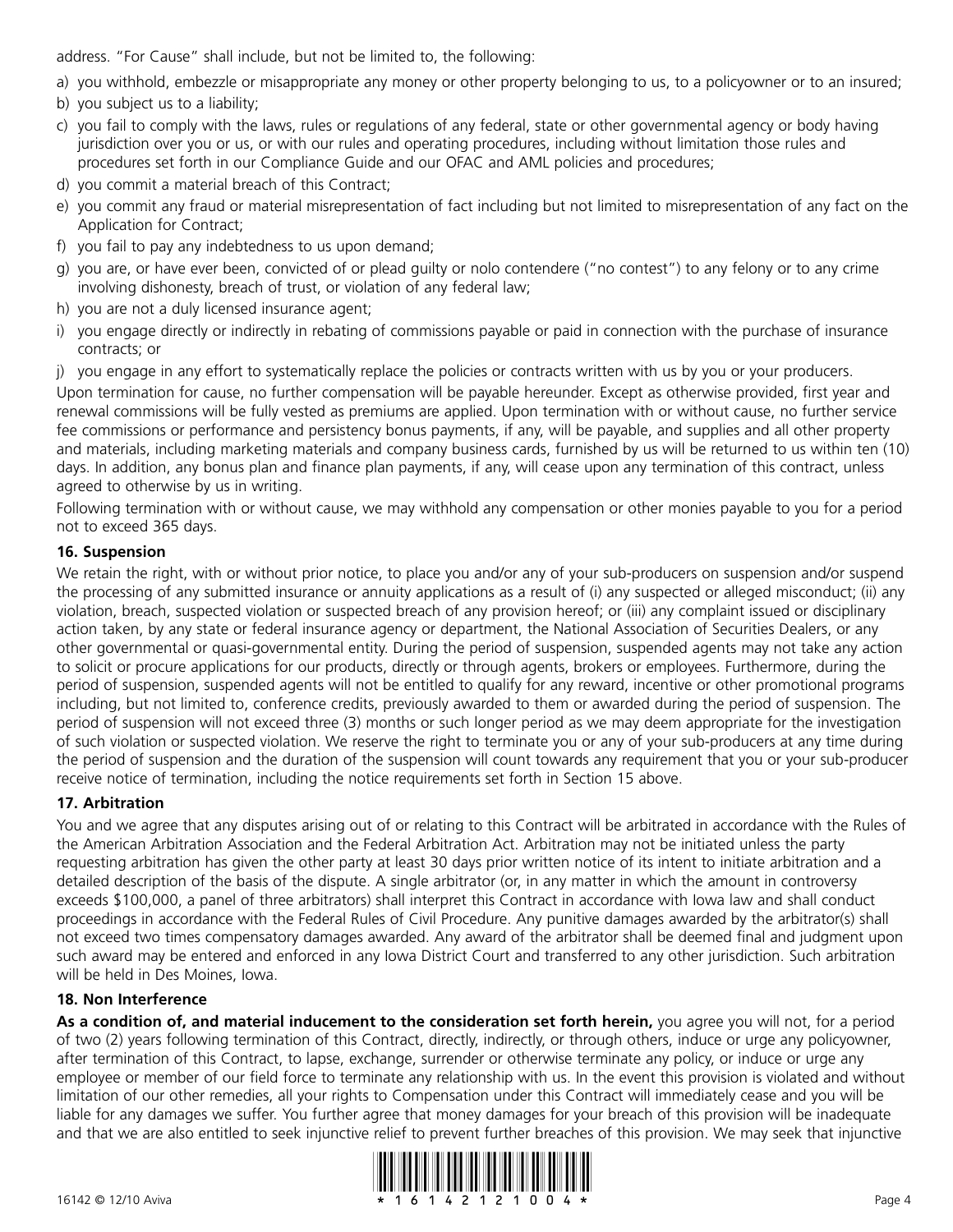relief, coupled with any claim by us for damages, in any state or federal district court in Des Moines, Iowa, and you agree that those courts have personal jurisdiction over you for the purpose of such actions, which shall not be subject to the Arbitration provisions of this Contract.

#### **19. Contract Binding on Principals**

In the event that you are contracting with us as a corporation, partnership, LP, LLC., or other business entity, it is further agreed and guaranteed by the principals of said business entity that all terms and conditions of this Contract shall be binding on them severally and jointly in the same manner as upon the entity named as the producer.

#### **20. Consent to Electronic Agreement & Notice**

In the event that you enter into this Contract by electronic means through our website, you hereby agree and consent that this Contract shall be legally binding upon your estate, heirs, executors, administrators, personal representatives, successors and assigns. You hereby waive any and all defenses that this Contract was not in writing or properly executed as may be required by the Statute of Frauds or any other similar law, rule or regulation. You hereby agree that we fulfill our obligation to deliver to you any document, statement, notice, or other communication if sent via electronic delivery. Documents sent by electronic delivery will contain all the information as it appears in the printed hardcopy version as prepared and distributed by the originator, with the possible exception of graphic insertions such as photographs or logotypes. Electronic delivery may be in the form of an email, an electronic mail attachment, or in the form of an available download from our website. You represent that you will download the relevant document promptly after receiving notice of its availability. Should you experience any difficulty opening a document electronically delivered by us, you will promptly advise us in order to allow us to make the required delivery by other means. Failure to advise us of such difficulty within forty-eight hours after delivery shall serve as an affirmation that you were able to receive and open said document.

#### **21. Entire Agreement**

Except for compensation payable with respect to business sold under any previous contract between you and us, this Contract supersedes any previous agreements between you and us. This Contract sets forth the entire agreement between you and us and may not be altered or modified except in a writing signed by you and our authorized officer. Notwithstanding the foregoing, we reserve the right to amend this Contract at any time, effective on a prospective basis only. Such amendment will be effective at such time as we display new Contract provisions at our agent website or when we notify you of such changes. Your continuation of the relationship created hereby will be deemed to be your acceptance of such changes. You may request the most current edition of this Contract by calling or writing us.

Except for our right to amend this Contract from time to time as stated above, for purposes of providing notices required or permitted by this Contract, waiving any right under this Contract, or amending any term of this Contract and notwithstanding any law recognizing electronic signatures or records, "a writing signed," "in writing" and words of similar meaning, shall mean only a writing in a tangible form bearing an actual "wet" signature in ink manually applied by the person authorized by the respective party, unless both parties agree otherwise by making a specific reference to this section.

No forbearance or neglect by us to enforce any term, condition, or provision of this Contract shall be construed as a waiver of any of its rights or privileges hereunder or affect its rights arising from any default or failure of performance by you. You agree that a declaration of invalidity or unenforceability of any particular provision or provisions of this Contract will not in any manner affect any other provision and that you will comply fully with all remaining provisions contained herein.

The provisions of any supplemental addendums, amendments or schedules attached hereto, including the Producer Contract Application signed by you and attached hereto, are incorporated in this Contract in their entirety by this reference, as if fully set forth herein.

This Contract shall be governed by the laws of the State of Iowa, without regard to principles of conflicts of law. In addition, the parties to this Contract agree that the District Court of Polk County, Iowa shall have exclusive jurisdiction over any and all disputes which may arise with respect to this Contract, consent to such jurisdiction, and agree that proper venue exists therein. This Contract is executed below and upon our approval of the attached Application for Contract.

/s/ \_\_\_\_\_\_\_\_\_\_\_\_\_\_\_\_\_\_\_\_\_\_\_\_\_\_\_\_\_\_\_\_\_\_\_\_\_\_\_\_\_\_\_\_\_\_\_\_\_\_\_\_\_\_\_\_\_\_\_\_

COMPANY OFFICER NAME AND TITLE

/s/ \_\_\_\_\_\_\_\_\_\_\_\_\_\_\_\_\_\_\_\_\_\_\_\_\_\_\_\_\_\_\_\_\_\_\_\_\_\_\_\_\_\_\_\_\_\_\_\_\_\_\_\_\_\_\_\_\_\_\_\_

Producer name and signature

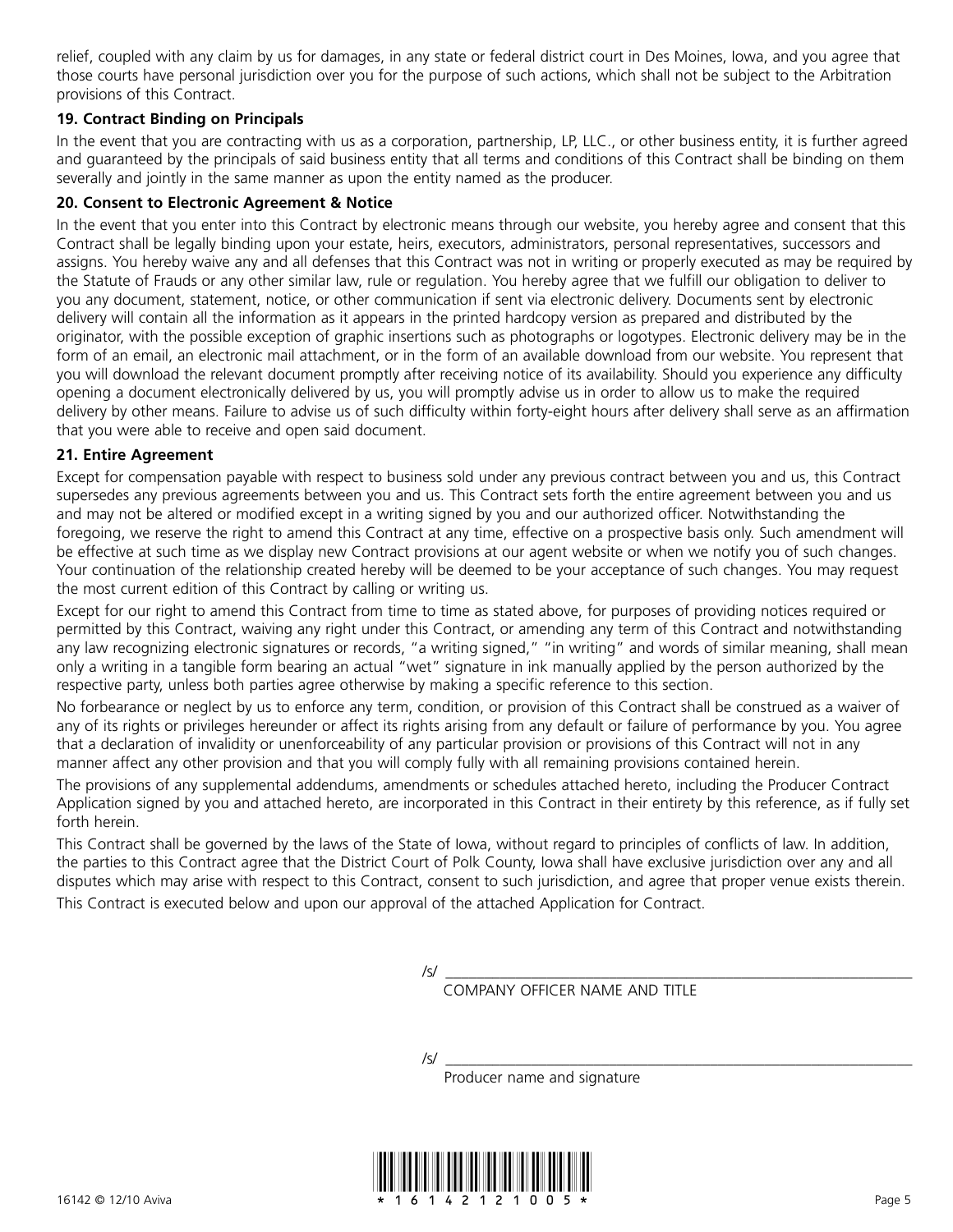# Assignment of Commissions www.aviva**usa**.com



**Aviva Life and Annuity Company**

**Aviva Life and Annuity Company of New York** Home Office: Melville, NY Tel: 800 252 4467

7700 Mills Civic Parkway West Des Moines, IA 50266-3862 Agency Services -Tel: 800 800 9882 Fax: 800 531 0038

#### **INSTRUCTIONS**

Commissions are paid directly to you by default using Check Pay or EFT (Electronic Funds Transfer). Use this form to assign commissions to a business entity.

- • Payment options have the choice of either EFT (Electronic Funds Transfer) or Check Pay.
- EFT will generate each period and be in your bank account within approximately two business days.
- Check Pay will generate a check on the first business day of every month and will include the prior month's commission balance due.

| <b>Default Option:</b>                                      | <b>Assignment of Commissions to a Business Entity:</b>                       |
|-------------------------------------------------------------|------------------------------------------------------------------------------|
| Commissions generate to your Social Security Number (SSN)   | Commissions generate to a business entity Tax Identification                 |
| and are paid directly to you by either check or to the bank | Number (TIN) and pay to the business entity.                                 |
| listed on your EFT form (14216).                            | a. By electing this option, you instruct Aviva to assign all                 |
| a. You will receive a 1099Misc or W2.                       | commissions AND tax liability to the business entity per<br>the terms below. |
|                                                             | b. The business entity will receive a 1099Misc or W2.                        |

This form is effective for all life insurance and annuity applications submitted by Agent to Aviva Life and Annuity Company ("Company") beginning on the date this form is executed but not before the date the Company receives this form. Once Company takes receipt of this executed form, Agent and Company have created an agreement wherein Agent instructs Company to pay all appropriate commission amounts directly and solely to business entity. This assignment shall be subject to the terms and conditions of the Agent's contract. Agent specifically agrees that such payment will discharge Company's payment obligation as set out in the Agent's contract or any other payment contract.

This agreement will terminate under the following circumstances: (1) Company takes receipt of appropriate written notification from Agent requesting an assignee change combined with an explicit release of the assignment of commissions from the business entity rendering this agreement null and void; (2) Company takes receipt of appropriate written notification from Agent requesting an assignee change because business entity has ceased to exist; (3) Company, in its sole discretion, terminates this agreement; or (4) dissolution of Assignee. In all circumstances, Agent and business entity agree to allow Company sufficient time to process the termination request.

Agent hereby irrevocably releases any and all interest in and to any commissions and hereby indemnifies and holds the Company harmless from any and all claims, demands or causes of action arising out of any resulting payment of any such Commissions, including any and all attorney fees, costs and expenses arising out of the defense of any such claim, demand or cause of action. The terms of this agreement shall be governed by, and construed in accordance with, the laws of the State of Iowa.

Please complete and send this form ONLY if you are choosing Assignment of Commissions to a Business Entity.

**Assignment of Commissions**

| <b>Business Entity Name</b>          | Tax Identification Number (TIN) |  |  |  |  |  |  |
|--------------------------------------|---------------------------------|--|--|--|--|--|--|
| <b>Business Entity Address</b>       |                                 |  |  |  |  |  |  |
| Business Entity Authorized Signature | Date                            |  |  |  |  |  |  |
| Agent Name (Please Print)            |                                 |  |  |  |  |  |  |
| Agent Signature                      | Date                            |  |  |  |  |  |  |
|                                      |                                 |  |  |  |  |  |  |

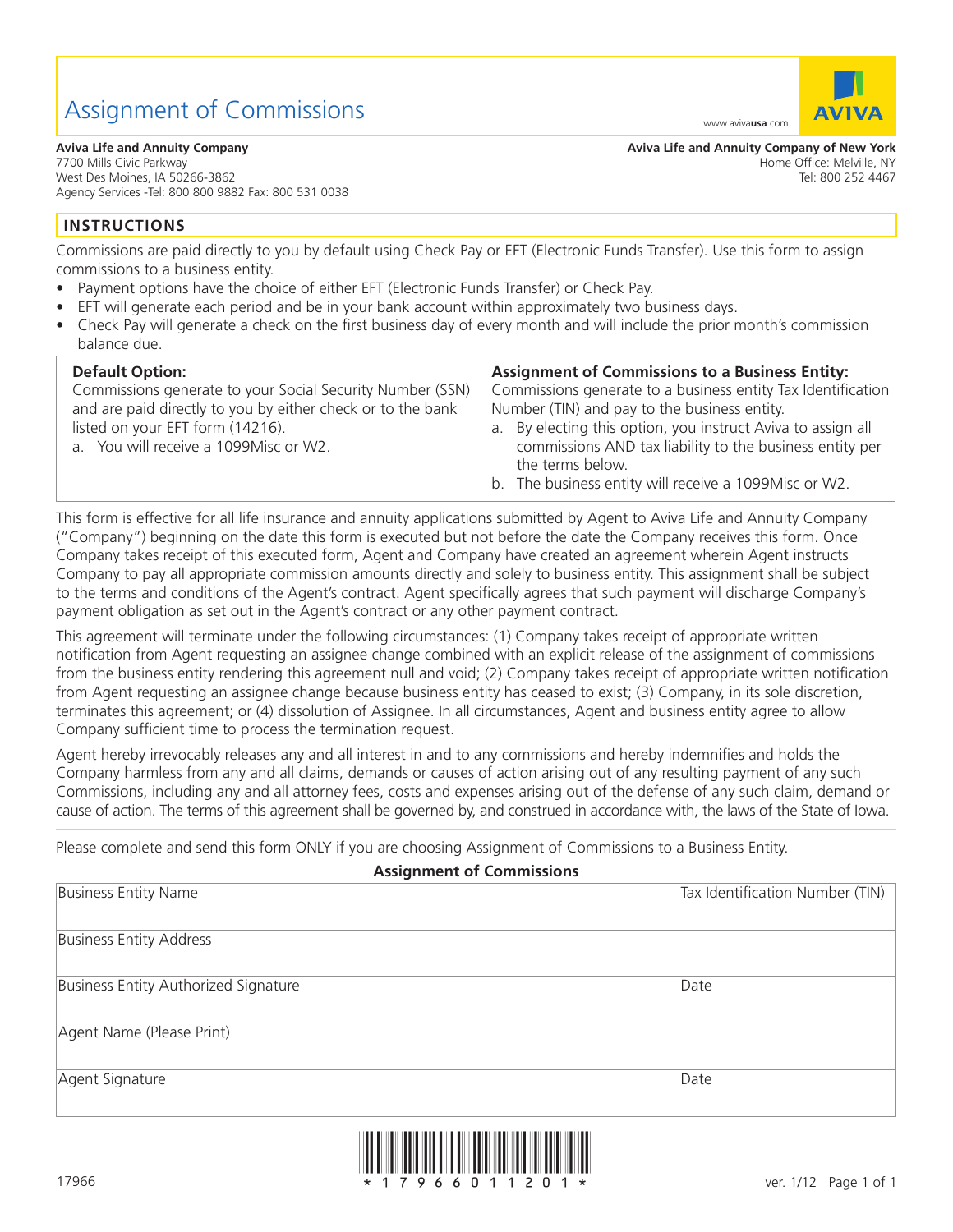## <span id="page-12-0"></span>Electronic Funds Transfer (EFT) Authorization For Direct Deposits (ACH Credits) (For Agent Use Only) www.aviva**usa**.com



#### **Aviva Life and Annuity Company**

7700 Mills Civic Parkway, West Des Moines, IA 50266-3862 Mailing Address: P.O. Box 1555, Des Moines, IA 50306-1555 Agency Services – Tel: 800 800 9882 Fax: 800 531 0038

| 1. INFORMATION ABOUT THE AGENT                                                                                                         |                |               |     |  |                               |  |  |  |
|----------------------------------------------------------------------------------------------------------------------------------------|----------------|---------------|-----|--|-------------------------------|--|--|--|
| New Request<br>Change Request                                                                                                          |                |               |     |  |                               |  |  |  |
| First Name                                                                                                                             | Middle Initial | Last Name     |     |  |                               |  |  |  |
| Agent Code(s)<br>(EFT information will only be updated for codes listed here. To change ALL codes, write "ALL CODES" in this section.) |                |               |     |  |                               |  |  |  |
| Social Security Number / Tax Identification Number<br>Date of Birth (mm/dd/yy)                                                         |                |               |     |  | Contact Telephone Number      |  |  |  |
| Street Address                                                                                                                         |                | Email Address |     |  |                               |  |  |  |
| City                                                                                                                                   |                | State         | Zip |  | Address Change<br>Requested:* |  |  |  |
| * For your protection, confirmation of your address change will be sent to you upon completion of this request.                        |                |               |     |  |                               |  |  |  |

#### **Instructions**

This form is used to request direct deposit of your commissions into your bank account. Please provide all information requested on this form. Missing or incomplete information may delay the processing of your request.

#### 2 . **Bank Information**

I (we) hereby authorize Aviva to initiate credit entries as follows:

Account Name (as it appears on the account): Bank Name:

Routing /Transit / ABA Number (Bottom left of check): Account August A

| Account Number (Bottom center of check): |  |  |  |  |  |  |  |  |  |  |  |  |
|------------------------------------------|--|--|--|--|--|--|--|--|--|--|--|--|
|                                          |  |  |  |  |  |  |  |  |  |  |  |  |

Type of account:

Checking - Please attach a voided check for the listed account.

Savings - Please attach a deposit slip for the listed account.

If you are unsure about the correct way to complete the form, please reference the sample check information on the following page.

#### **Please complete next page**

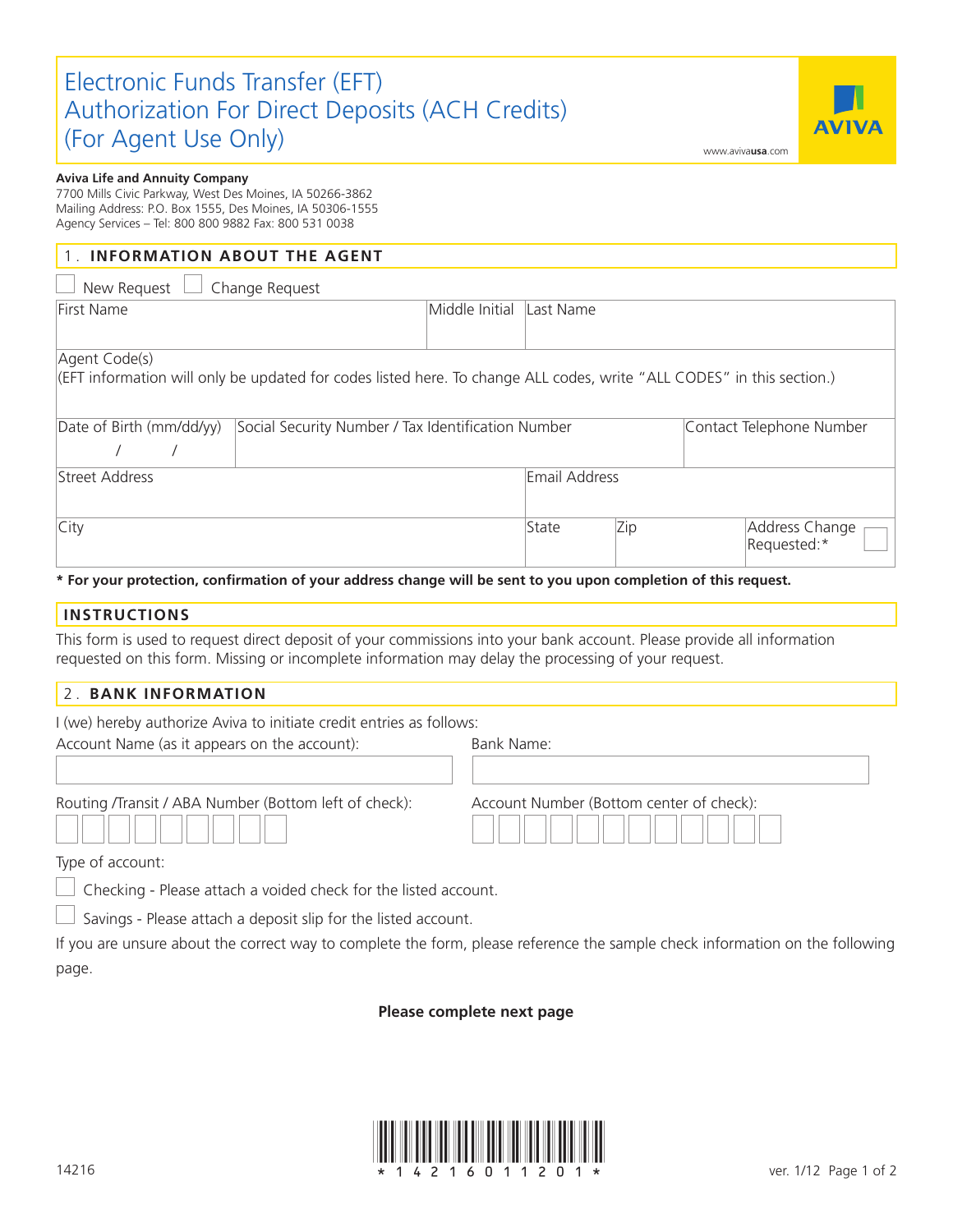## Electronic Funds Transfer (EFT) Authorization For Direct Deposits (ACH Credits) (For Agent Use Only) www.aviva**usa**.com





#### 3 . **Your Confirmation**

I acknowledge that:

- 1) This request is to remain in full force and effect until Aviva has received written notification of termination in such time and in such manner as to afford Aviva and the Depository a reasonable opportunity to act on the notification.
- 2) I authorize Aviva to make interim payments by check to the address of record unless payments are currently being sent to an alternate address. If payments are currently being sent to an alternate address, I understand that the payment(s) will be mailed to that address until the direct deposit begins.
- 3) Funds will be released on the next cycle and may take 2-3 business days to reach your account. This processing time is dependant on your bank.
- 4) If attached voided check is to an entity other than the agent, we will deposit into that account with tax liability going to the agent's Social Security Number.
- 5) If the Agent intends to assign to a corporation, the attached check must be for the Corporation and an Assignment of Commissions Form must be completed; taxing liability will go to the Corporation's Tax Identification Number.

Agent Signature Date Date of the Second Library and Date Date Date Date Date of the Date Date of the Date of the Date of the Date of the Date of the Date of the Date of the Date of the Date of the Date of the Date of the D